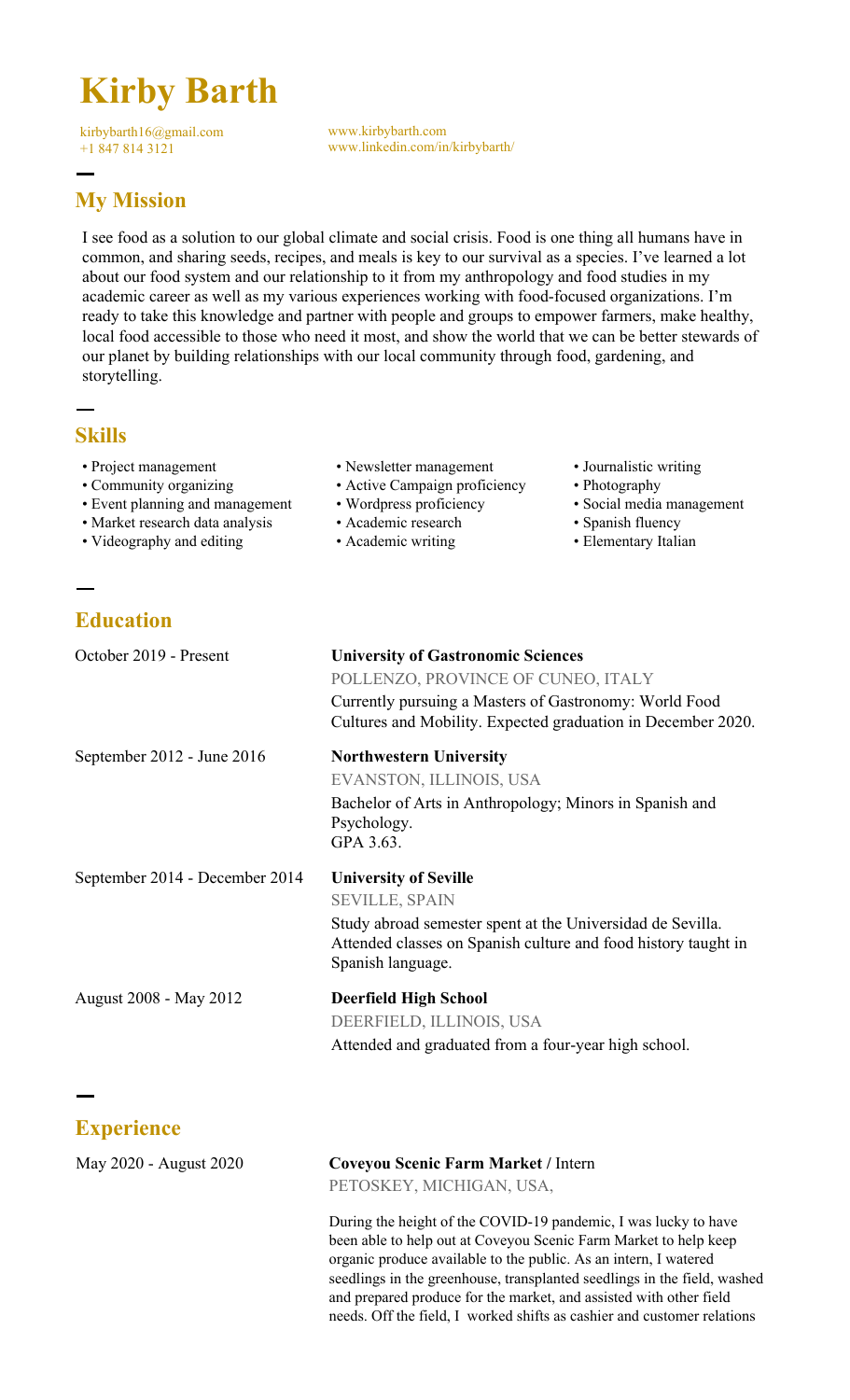|                               | in the retail space and also completely redesigned the farm's website<br>to integrate BigCommerce and Vend systems so that customers could<br>purchase market products online.                                                                                                                                                                                                                                                                                                                                                                                                          |
|-------------------------------|-----------------------------------------------------------------------------------------------------------------------------------------------------------------------------------------------------------------------------------------------------------------------------------------------------------------------------------------------------------------------------------------------------------------------------------------------------------------------------------------------------------------------------------------------------------------------------------------|
| January 2019 - Present        | <b>Slow Food Youth Network Chicago / Founder</b><br>CHICAGO, ILLINOIS, USA                                                                                                                                                                                                                                                                                                                                                                                                                                                                                                              |
|                               | After an inspiring visit to the Terra Madre event in Turin, Italy in 2018,<br>I returned to Chicago and organized the first members of Slow Food<br>Youth Network Chicago. I continue to work with the Slow Food<br>Chicago chapter and Slow Food Youth Network USA to organize and<br>promote events, network with other organizations in the city, and<br>engage Chicagoans about food that is good, clean, and fair.                                                                                                                                                                 |
| January 2019 - September 2019 | <b>Twisted Alchemy / Creative Content Manager</b><br>CHICAGO, ILLINOIS, USA                                                                                                                                                                                                                                                                                                                                                                                                                                                                                                             |
|                               | Twisted Alchemy produces 100% cold-pressed juices crafted<br>specifically for craft cocktails. As Creative Content Manager, I created<br>written content for Facebook, Instagram, the company blog and email<br>newsletters. Additionally, I shot and edited photo and video content to<br>tell visual stories about how Twisted Alchemy improves the workflow<br>at bars, restaurants, and music festivals. Outside of media content, I<br>initiated and maintained relationships with brand partners and managed<br>our brand presence at various trade shows, food events, and more. |
| October 2018 - April 2019     | Food Tank / Research Fellow and Intern<br>CHICAGO, ILLINOIS, USA                                                                                                                                                                                                                                                                                                                                                                                                                                                                                                                        |
|                               | Beginning as a Food Tank Intern, I executed research and interviews<br>for articles on the Food Tank website covering sustainability events<br>and key people in the food system. As a Fellow, I was responsible for<br>creating weekly newsletters and writing and publishing articles on their<br>website. I also attended a farmers conference in Iowa to interview hog<br>farmers about their lifestyles and edited the video content into short<br>promotional videos for the organization Niman Ranch.                                                                            |
| February 2017 - October 2019  | Atlas Obscura / Illinois Field Agent<br>CHICAGO, ILLINOIS, USA                                                                                                                                                                                                                                                                                                                                                                                                                                                                                                                          |
|                               | Atlas Obscura and I share the mission to discover the beauty in the<br>lesser-known historical facts and hidden treasures in communities<br>around the world. As Illinois Field Agent, I researched and networked<br>with interesting people and places throughout Chicago and curated<br>events to showcase them to the Atlas Obscura audience.                                                                                                                                                                                                                                        |
| June 2018 - January 2019      | <b>Ipsos / Account Manager</b><br>CHICAGO, ILLINOIS, USA                                                                                                                                                                                                                                                                                                                                                                                                                                                                                                                                |
|                               | As Account Manager, I was one of the main contacts for clients<br>allocated to his / her portfolio. I guided the research team to ensure the<br>quality and profitability of all aspects of projects and to achieve sales<br>targets. I was also responsible for providing strategic input on project<br>design and analysis, managing and training the research team.                                                                                                                                                                                                                  |
| July 2016 - June 2018         | <b>Ipsos Connect / Senior Research Analyst</b><br>CHICAGO, ILLINOIS, USA                                                                                                                                                                                                                                                                                                                                                                                                                                                                                                                |
|                               | I was responsible for simultaneously managing the execution of<br>various market research studies. I directed all correspondence between<br>four teams to ensure studies were completed in accordance with client<br>deadlines. I maintained strict schedules, mastered communication via<br>email or phone, and worked extensively with PowerPoint, Excel, and<br>other questionnaire programs such as Ruby and Questionnaire Builder.                                                                                                                                                 |

June 2015 - June 2016 **The Field Museum of Natural History /** Science Action Center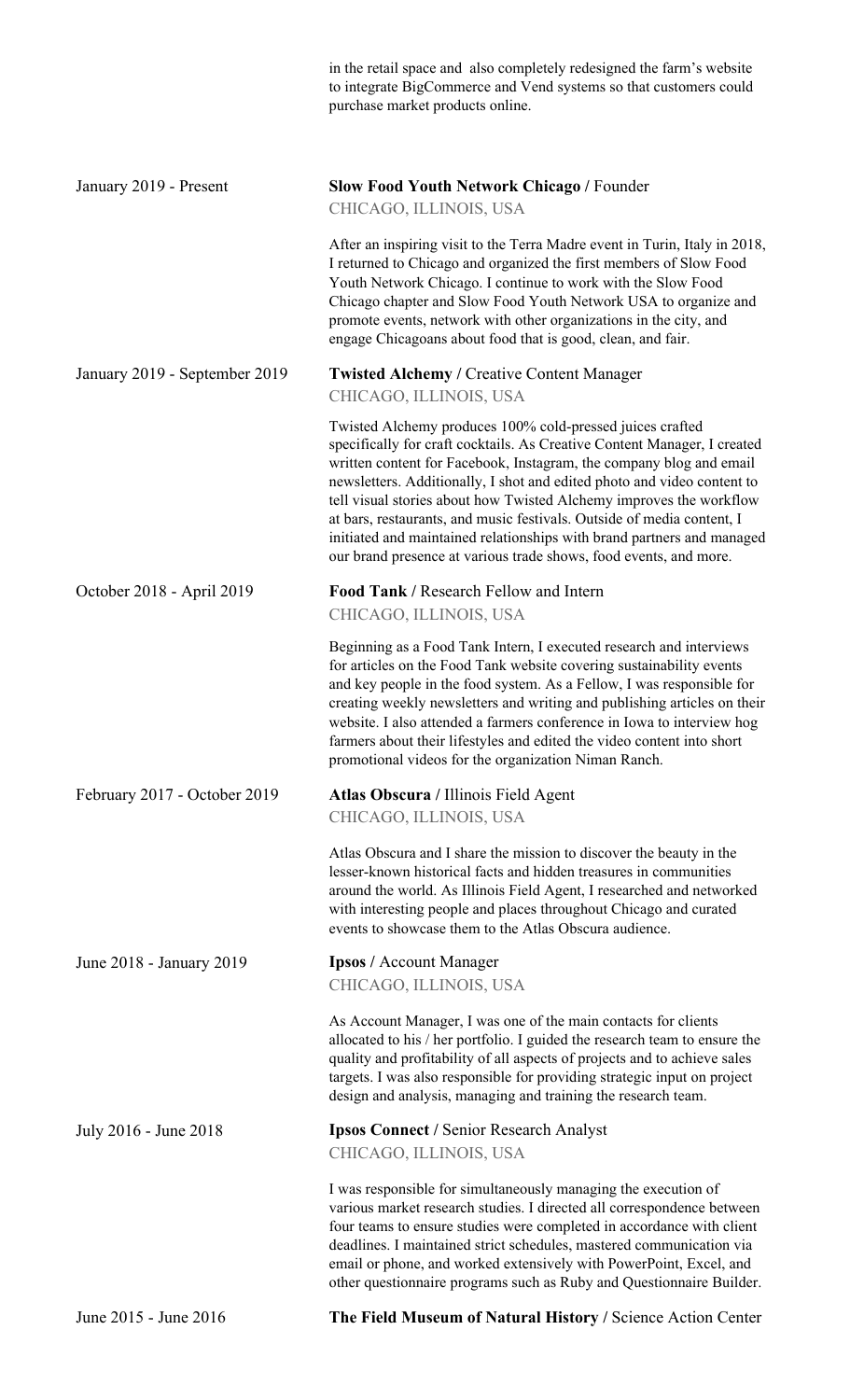### Intern CHICAGO, ILLINOIS, USA

|                             | I assisted curators in the development of a study to propose Calumet<br>Region be federally recognized as a National Heritage Site. I arranged<br>community focus groups, participated and led discussions, and<br>executed ethnographic field work in Southeast Chicago and Northwest<br>Indiana. Other research involved organization of past field notes into<br>online databases, transcriptions, and organizing and maintaining<br>contacts throughout the Calumet Region. |
|-----------------------------|---------------------------------------------------------------------------------------------------------------------------------------------------------------------------------------------------------------------------------------------------------------------------------------------------------------------------------------------------------------------------------------------------------------------------------------------------------------------------------|
| September 2015 - June 2016  | <b>Spoon University / Web Photo Director</b>                                                                                                                                                                                                                                                                                                                                                                                                                                    |
|                             | EVANSTON, ILLINOIS, USA                                                                                                                                                                                                                                                                                                                                                                                                                                                         |
|                             | As director, I edited all photos taken by our chapter's photographers<br>and supervised the content of all photos published on the website. I<br>also scheduled and led biweekly Photo Team meetings to maintain<br>organization, participation, and high quality content.                                                                                                                                                                                                      |
| May 2015 - June 2016        | <b>Foodseum</b> / Instagram Manager and Photography Intern<br>CHICAGO, ILLINOIS, USA                                                                                                                                                                                                                                                                                                                                                                                            |
|                             | As a volunteer, I was assigned with the task of growing Foodseum's<br>presence on Instagram to promote the grand opening of the Foodseum<br>space. In the period of just 3 months, I grew Foodseum's Instagram<br>following by 183%. As Photography Intern, I was responsible for<br>photographing various Foodseum events and uploading the photos to<br>social media as well as sending out photos to relevant media<br>companies.                                            |
| January 2015 - January 2016 | <b>Sweet Briar College Junior Year in Spain / Orientation</b>                                                                                                                                                                                                                                                                                                                                                                                                                   |
|                             | Assistant                                                                                                                                                                                                                                                                                                                                                                                                                                                                       |
|                             | <b>SEVILLE, SPAIN</b>                                                                                                                                                                                                                                                                                                                                                                                                                                                           |
|                             | I assisted a new class of students assimilate to life in Seville, Spain by<br>providing 24-hour support and guidance during their ten day<br>orientation. Prior to the semester, I organized two Spanish-themed<br>social events for prospective students to encourage excitement about<br>Seville.                                                                                                                                                                             |
| September 2012 - June 2016  | Spoon University / Photographer, Video Editor, Writer<br>EVANSTON, ILLINOIS, USA                                                                                                                                                                                                                                                                                                                                                                                                |
|                             | I wrote and took photographs for over a dozen articles for Spoon<br>University online and print magazines. As video editor, I recorded and<br>edited video footage to create a dozen short recipe videos.                                                                                                                                                                                                                                                                       |
| June 2014 - June 2015       | <b>Trillium Productions / Production Assistant</b><br>EVANSTON, ILLINOIS, USA                                                                                                                                                                                                                                                                                                                                                                                                   |
|                             | I researched historical images to be used in an ebook about the history<br>of New Mexico. I assisted video production of a full-length<br>documentary by transcribing three one-hour interviews. I<br>communicated with various organizations to secure rights for hundreds<br>of images to be used in a college ebook, including many contacts in<br>Mexico and Spain.                                                                                                         |
| January 2014 - March 2015   | <b>Northwestern University Anthropology Department /</b>                                                                                                                                                                                                                                                                                                                                                                                                                        |
|                             | <b>Research Assistant</b><br>EVANSTON, ILLINOIS, USA                                                                                                                                                                                                                                                                                                                                                                                                                            |
|                             | Assisting an anthropology PhD student, I identified and archived<br>historical artifacts such as glass, ceramics and nails from an 18th<br>century home in Long Island, New York while executing research on<br>the manufacturing processes and historical trends behind glass,<br>ceramics, buttons and more.                                                                                                                                                                  |
| April 2013 - April 2014     | Challah For Hunger Northwestern / Vice President of Finance                                                                                                                                                                                                                                                                                                                                                                                                                     |